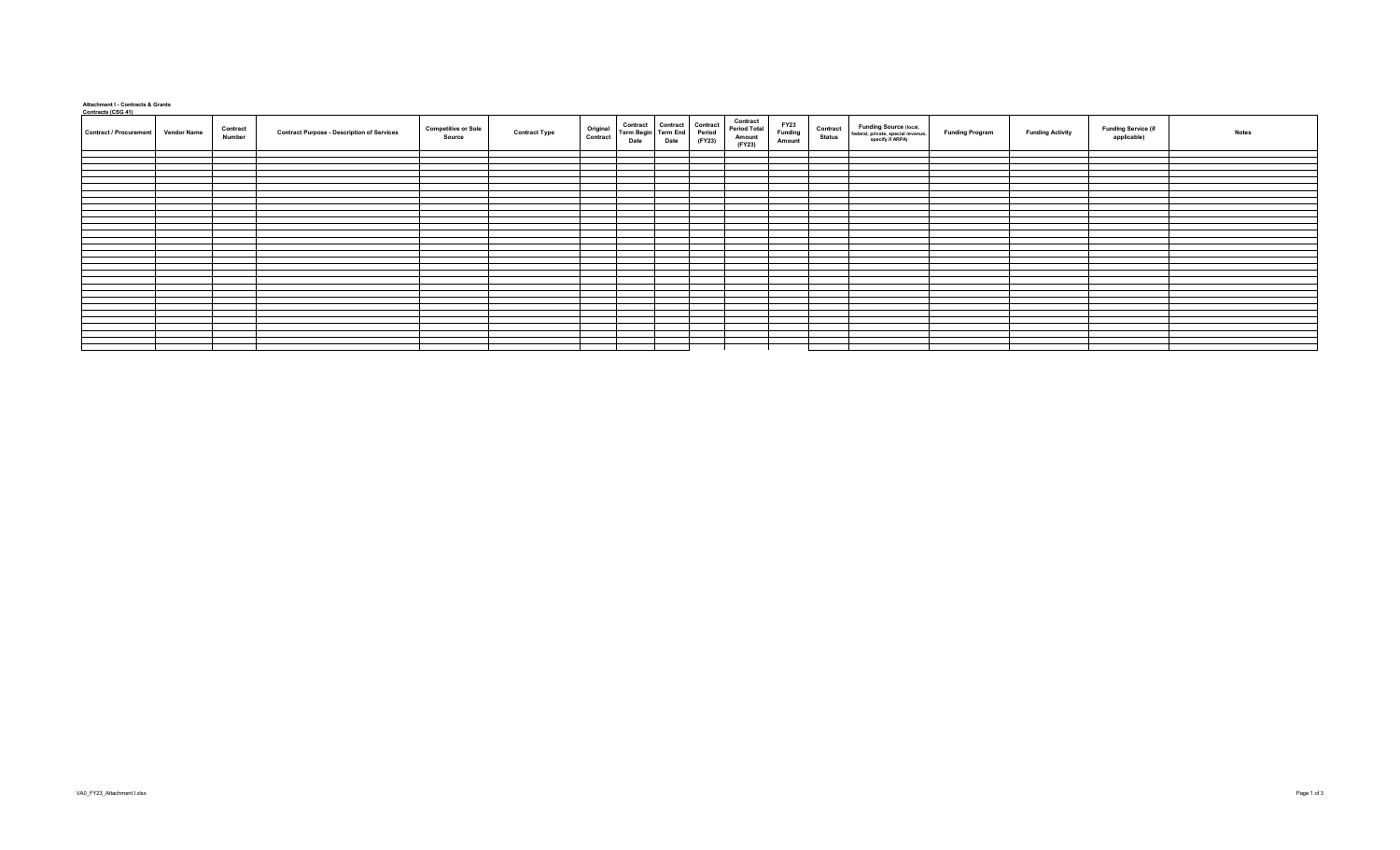## **Attachment I - Contracts & Grants Subsidies and Transfers (CSG 50)**

| <u><b><u>Considies</u></b> and Transfers (COC 50)</u> |                     | Grant  |                                                |                                      |                             |                                              | Grant<br>Period | <b>Grant Period</b>           | <b>FY23</b>       |                     | Funding Source (local,<br>federal, private, special |                        |                         |                                    |              |
|-------------------------------------------------------|---------------------|--------|------------------------------------------------|--------------------------------------|-----------------------------|----------------------------------------------|-----------------|-------------------------------|-------------------|---------------------|-----------------------------------------------------|------------------------|-------------------------|------------------------------------|--------------|
| Grant                                                 | <b>Grantee Name</b> | Number | <b>Grant Purpose - Description of Services</b> | <b>Competitive or Sole</b><br>Source | Original<br>Grant<br>Amount | Grant Term Grant Term<br>Begin Date End Date | (FY23)          | <b>Total Amount</b><br>(FY23) | Funding<br>Amount | <b>Grant Status</b> | revenue, specify if ARPA)                           | <b>Funding Program</b> | <b>Funding Activity</b> | Funding Service (if<br>applicable) | <b>Notes</b> |
|                                                       |                     |        |                                                |                                      |                             |                                              |                 |                               |                   |                     |                                                     |                        |                         |                                    |              |
|                                                       |                     |        |                                                |                                      |                             |                                              |                 |                               |                   |                     |                                                     |                        |                         |                                    |              |
|                                                       |                     |        |                                                |                                      |                             |                                              |                 |                               |                   |                     |                                                     |                        |                         |                                    |              |
|                                                       |                     |        |                                                |                                      |                             |                                              |                 |                               |                   |                     |                                                     |                        |                         |                                    |              |
|                                                       |                     |        |                                                |                                      |                             |                                              |                 |                               |                   |                     |                                                     |                        |                         |                                    |              |
|                                                       |                     |        |                                                |                                      |                             |                                              |                 |                               |                   |                     |                                                     |                        |                         |                                    |              |
|                                                       |                     |        |                                                |                                      |                             |                                              |                 |                               |                   |                     |                                                     |                        |                         |                                    |              |
|                                                       |                     |        |                                                |                                      |                             |                                              |                 |                               |                   |                     |                                                     |                        |                         |                                    |              |
|                                                       |                     |        |                                                |                                      |                             |                                              |                 |                               |                   |                     |                                                     |                        |                         |                                    |              |
|                                                       |                     |        |                                                |                                      |                             |                                              |                 |                               |                   |                     |                                                     |                        |                         |                                    |              |
|                                                       |                     |        |                                                |                                      |                             |                                              |                 |                               |                   |                     |                                                     |                        |                         |                                    |              |
|                                                       |                     |        |                                                |                                      |                             |                                              |                 |                               |                   |                     |                                                     |                        |                         |                                    |              |
|                                                       |                     |        |                                                |                                      |                             |                                              |                 |                               |                   |                     |                                                     |                        |                         |                                    |              |
|                                                       |                     |        |                                                |                                      |                             |                                              |                 |                               |                   |                     |                                                     |                        |                         |                                    |              |
|                                                       |                     |        |                                                |                                      |                             |                                              |                 |                               |                   |                     |                                                     |                        |                         |                                    |              |
|                                                       |                     |        |                                                |                                      |                             |                                              |                 |                               |                   |                     |                                                     |                        |                         |                                    |              |
|                                                       |                     |        |                                                |                                      |                             |                                              |                 |                               |                   |                     |                                                     |                        |                         |                                    |              |
|                                                       |                     |        |                                                |                                      |                             |                                              |                 |                               |                   |                     |                                                     |                        |                         |                                    |              |
|                                                       |                     |        |                                                |                                      |                             |                                              |                 |                               |                   |                     |                                                     |                        |                         |                                    |              |
|                                                       |                     |        |                                                |                                      |                             |                                              |                 |                               |                   |                     |                                                     |                        |                         |                                    |              |
|                                                       |                     |        |                                                |                                      |                             |                                              |                 |                               |                   |                     |                                                     |                        |                         |                                    |              |
|                                                       |                     |        |                                                |                                      |                             |                                              |                 |                               |                   |                     |                                                     |                        |                         |                                    |              |
|                                                       |                     |        |                                                |                                      |                             |                                              |                 |                               |                   |                     |                                                     |                        |                         |                                    |              |
|                                                       |                     |        |                                                |                                      |                             |                                              |                 |                               |                   |                     |                                                     |                        |                         |                                    |              |
|                                                       |                     |        |                                                |                                      |                             |                                              |                 |                               |                   |                     |                                                     |                        |                         |                                    |              |
|                                                       |                     |        |                                                |                                      |                             |                                              |                 |                               |                   |                     |                                                     |                        |                         |                                    |              |
|                                                       |                     |        |                                                |                                      |                             |                                              |                 |                               |                   |                     |                                                     |                        |                         |                                    |              |
|                                                       |                     |        |                                                |                                      |                             |                                              |                 |                               |                   |                     |                                                     |                        |                         |                                    |              |